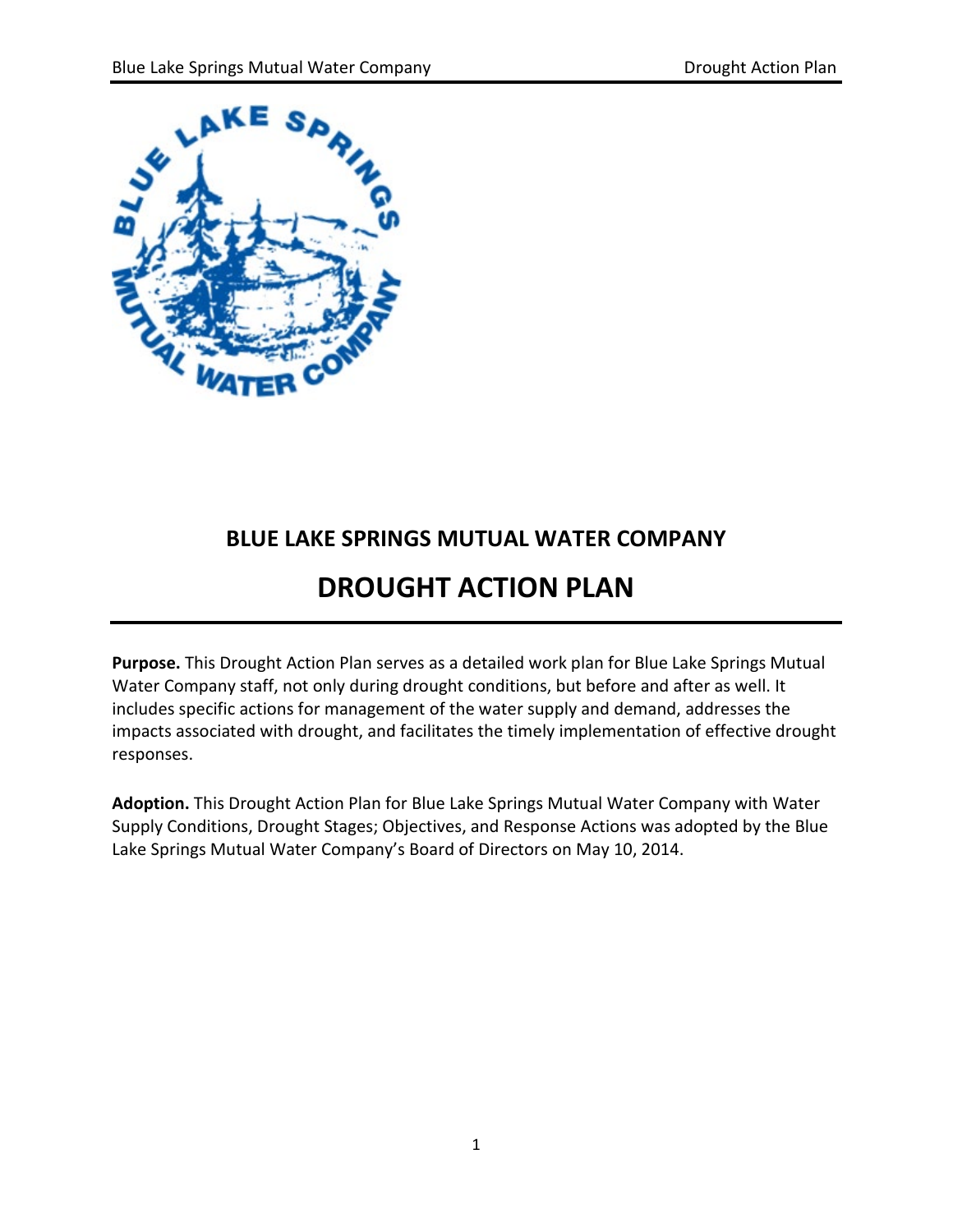Page

## **Table of Contents**

Drought Action Plan

| 1                      |     |       |                |
|------------------------|-----|-------|----------------|
|                        | 1   |       |                |
|                        | 2   |       |                |
|                        |     | 3     |                |
|                        | 1.1 |       | 3              |
|                        | 1.2 |       | 3              |
|                        | 1.3 |       | 3              |
|                        |     |       | 3              |
|                        | 2.1 |       | 3              |
|                        | 2.2 |       | 4              |
|                        | 2.3 |       | 4              |
| 3.0 Ongoing Activities |     |       | 5              |
|                        | 3.1 |       | 5              |
|                        | 3.2 |       | 5              |
|                        | 3.3 | Legal | 5              |
|                        | 3.4 |       | 5              |
|                        | 3.5 |       | 6              |
|                        |     |       | 6              |
|                        | 4.1 |       | 6              |
|                        | 4.2 |       | 6              |
|                        | 4.3 |       | 6              |
|                        | 4.4 |       | 6              |
|                        | 4.5 |       | $\overline{7}$ |
|                        |     |       | 7              |
|                        | 5.1 |       | 7              |
|                        | 5.2 |       | 8              |
|                        | 5.3 |       | 8              |
|                        | 5.4 |       | 8              |
|                        | 5.5 |       | 8              |
|                        |     |       | 8              |
|                        | 6.1 |       | 8              |
|                        | 6.2 |       | 9              |
|                        | 6.3 |       | 9              |
|                        | 6.4 |       | 9              |
|                        | 6.5 |       | 9              |
|                        |     |       | 9              |
|                        | 7.1 |       | 9              |
|                        | 7.2 |       | 10             |
|                        | 7.3 |       | 10             |
|                        | 7.4 |       | 10             |
|                        |     |       |                |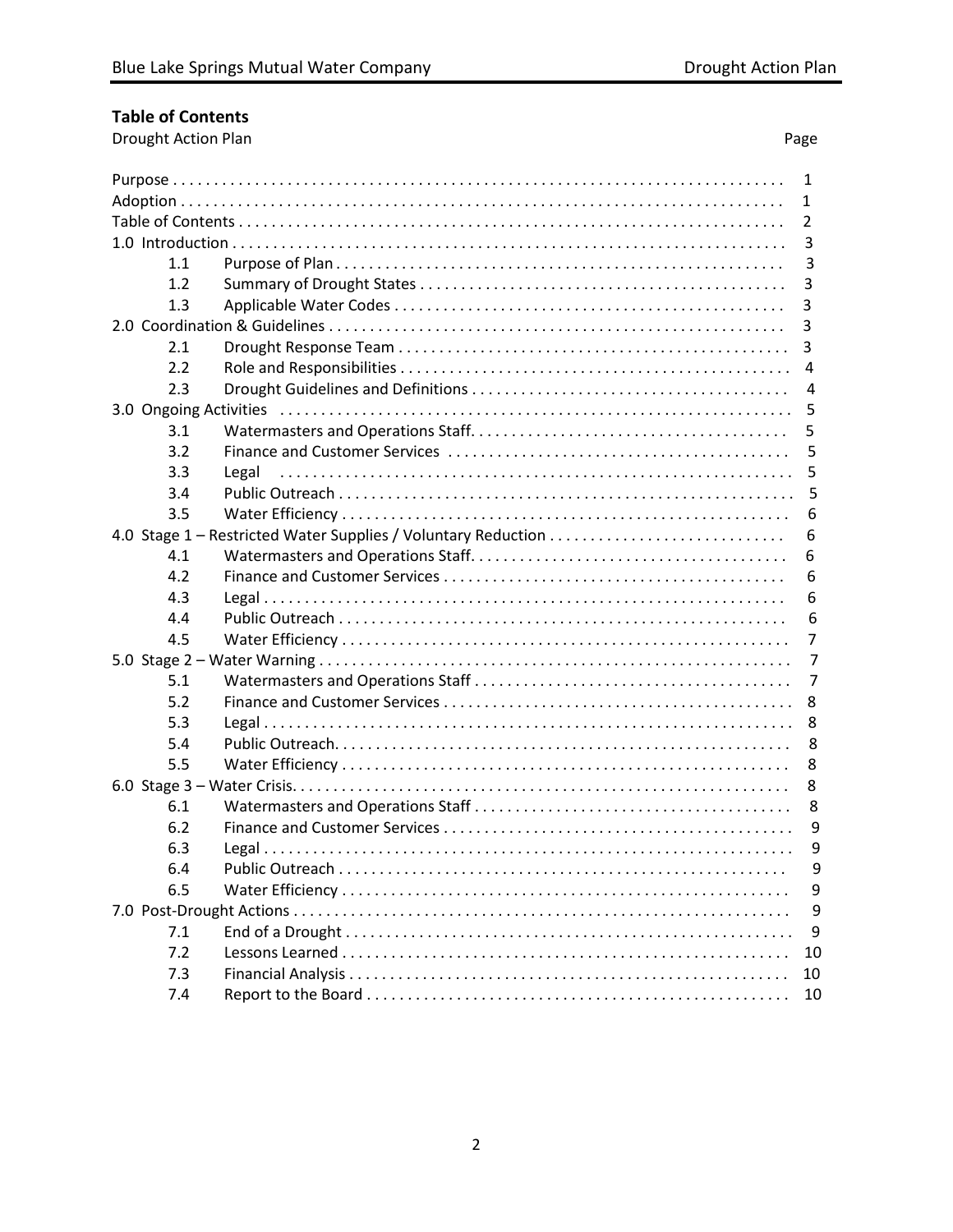## **1.0 INTRODUCTION**

#### **1.1 Purpose of Plan**

This 2014 Drought Action Plan (Plan) serves as a detailed work plan for the Blue Lake Springs Mutual Water Company staff in order to prepare for and address drought conditions. Included in the Plan are specific actions regarding the management of water supply and demand. It addresses the impact associated with drought and instigates a drought response that is timely and effective.

#### **1.2 Summary of Drought Stages**

All declarations of drought stages occur by action of the BLSMWC Board of Directors.

The three stages of the Drought Action Plan depend upon BLSMWC water supply conditions. For normal water supply conditions, BLSMWC would continue to implement water conservation measures and prohibit water waste.

#### **1.3 Applicable Water Codes**

During times of water shortage, there are actions Blue Lake Springs Mutual Water Company may take. Several California Water Code Sections grant authority to the water purveyor to declare drought conditions and implement drought stages. Included below are summaries of specific actions required during water shortage conditions; however, the official California Water Code should be referenced for the complete language of the section.

**Section 350** – The governing body of the water purveyor may declare a water shortage emergency condition whenever it determines that ordinary demands cannot be satisfied without depleting supplies to the extent that there would be insufficient water for human consumption, sanitation, and fire protection.

**Section 353** – When the governing body has declared a water shortage emergency condition within its service area, it shall adopt regulations and restrictions on the delivery and consumption of water supplied for public use in order to conserve water supply for the greatest public benefit, with particular regard to domestic use, sanitation, and fire protection. **Section 355** – These regulations and restrictions shall remain in effect during the water shortage emergency condition, and until the water supply has been replenished or augmented. **Section 356** – These regulations and restrictions may prohibit new or additional service connections, and authorize discontinuing service to consumers willfully in violation of a regulation or restriction.

**Section 357** – These regulations and restrictions prevail over any conflicting laws governing water allocations while the water shortage emergency condition is in effect.

## **2.0 COORDINATION & GUIDELINES**

Blue Lake Springs Mutual Water Company's drought response will be managed by their Drought Response Team (DRT), which includes department heads and/or their appointed representative, legal counsel and the General Manager.

#### **2.1 Drought Response Team**

The Drought Action Plan emphasizes the importance of a DRT for drought management. Initially, the DRT should be made up of staff representing the following functions.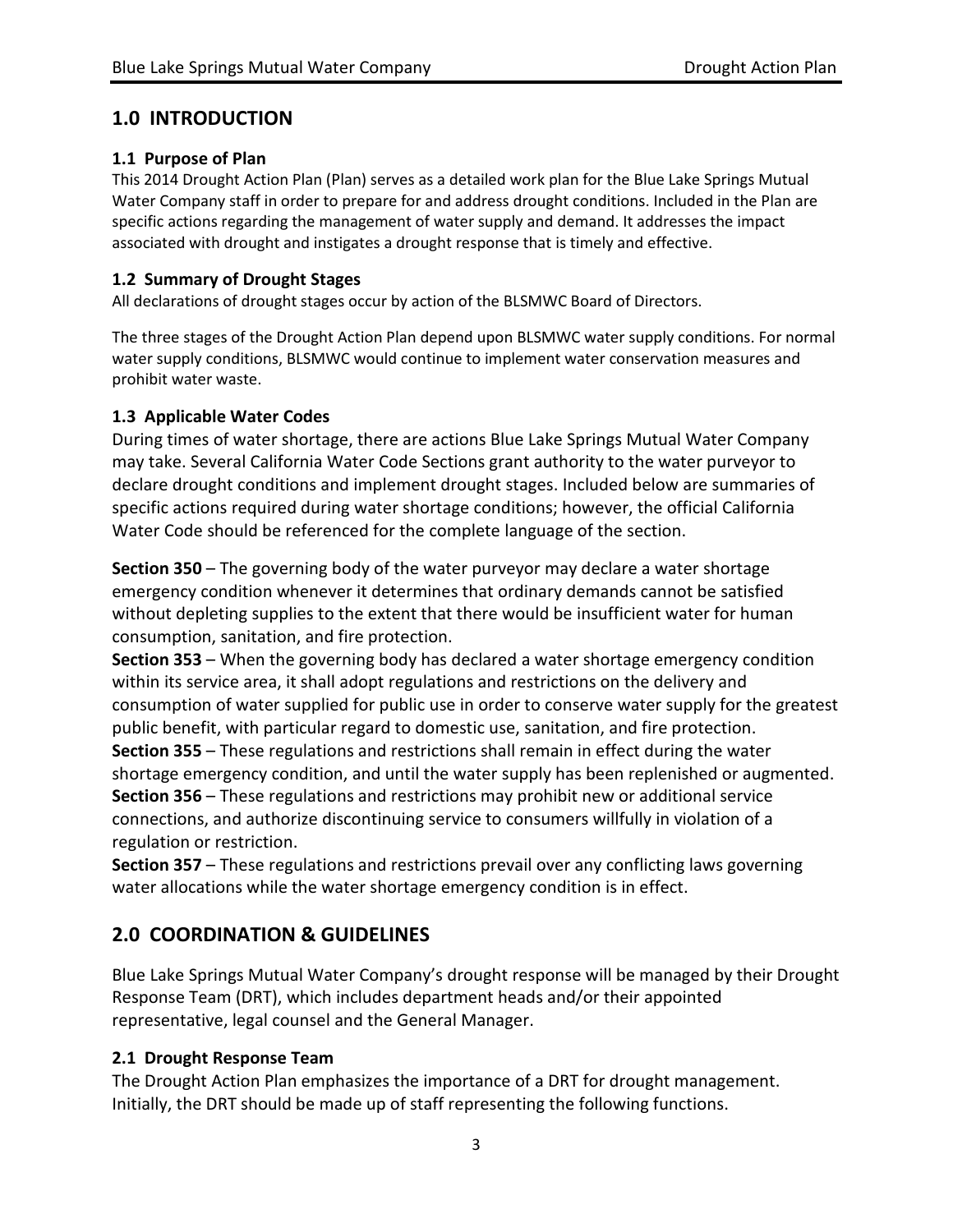- Watermasters and Staff
- Finance and Customer Services
- Legal
- Public Outreach
- Water Efficiency

This list may be narrowed down due to staff availability and specific needs, as different functions may not be necessary in all situations nor at all times.

#### **2.2 Role and Responsibilities**

The DRT will be responsible for monitoring the activities with regards to general drought management, including issues of timing, policy, public relations, financial solvency, customer education, facility operations, environmental considerations, and public health. The Board of Directors should be updated by the General Manager at regular and special board meetings. During cases of extreme drought, updates may occur more often by email or by phone, consistent with the requirements of the Ralph M. Brown Open Meetings Act.

The DRT should meet periodically during normal water supply conditions to discuss updates and other important ongoing considerations. The group would meet more often as drought events occur and worsen. Another important component of the DRT function during the early stages of drought is to make preparations for subsequent stages.

#### **2.3 Drought Guidelines and Definitions**

There are a number of circumstances during a drought in which Blue Lake Springs Mutual Water Company would be required to make and implement decisions that are not solely based upon water supply availability, such as how long to stay in a drought stage, and how demand reductions should be quantified.

#### *Overall Guidelines*

Below is a list of drought guidelines developed to assist staff in managing the drought event.

- Drought stage demand reductions will be quantified by output at the water treatment plant during all stages; however, in Stages 3, meter reads may also be necessary to determine compliance with individual allocations and reduction targets.
- This Drought Action Plan should be reviewed and updated every 5 years (or as needed) due to changes in water supplies, operations, expected water demands or other relevant factors.

#### *Early Actions*

TRAINING – It is important that ongoing staff training be conducted before a drought occurs to discuss what is necessary for the enforcement of water waste prohibition, enforcement of mandatory or prohibited conservation measures, and answering questions related to water use.

BOARD UPDATES – The Board should be kept appraised of all drought monitoring and predicted water shortages. It is the responsibility of the General Manager to decide the best method for these updates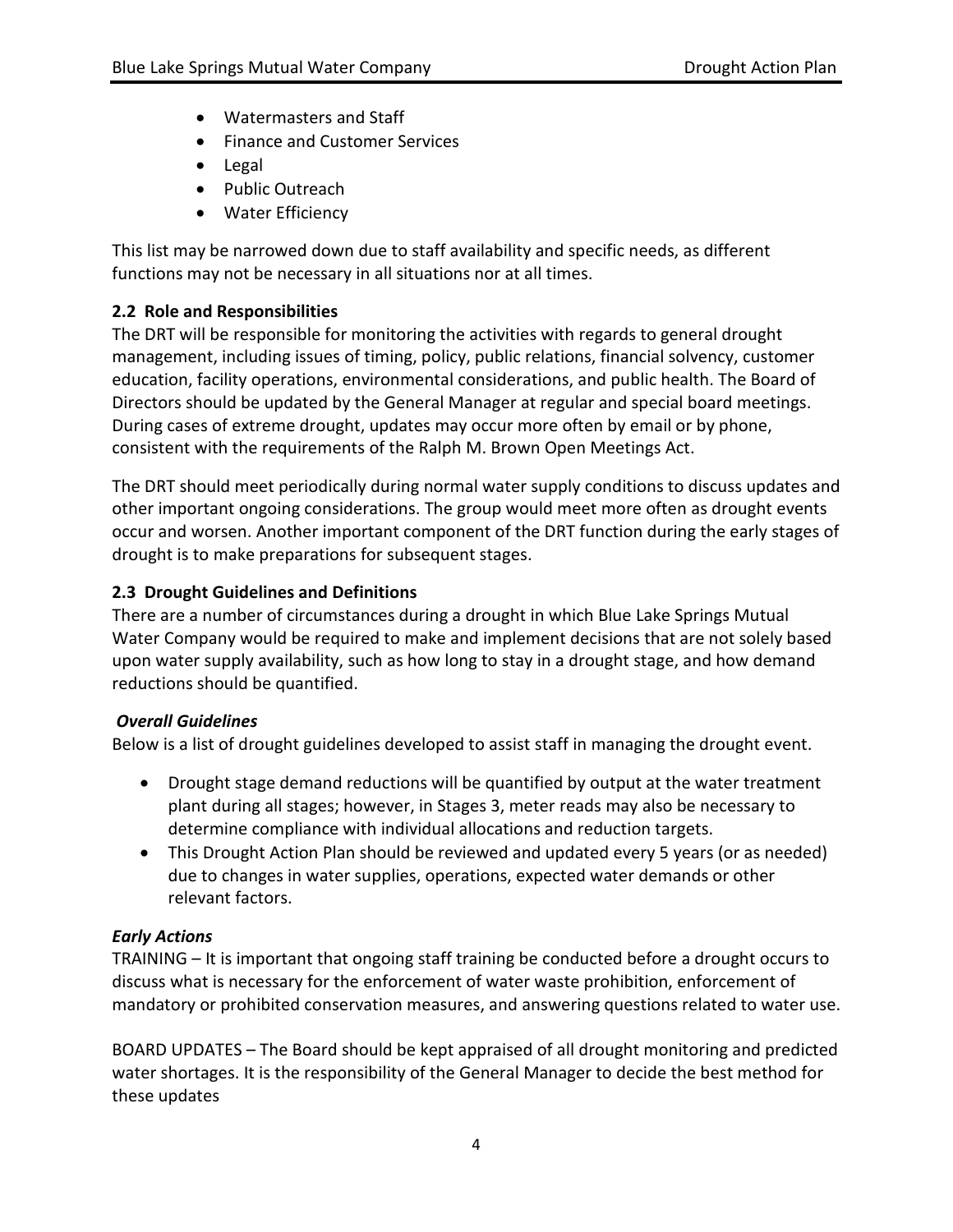## **3.0 ONGOING ACTIVITIES**

This Drought Action Plan addresses water management and customer service activities that would be modified during drought conditions. In this section, *Ongoing Actions* are defined as activities that are performed on a regular basis, even in non-drought conditions, that might change in the face of a drought being declared. There are a number of ongoing activities related to drought management. It will be the responsibility of the DRT members to ensure that these activities continue to occur in their respective areas during non-drought conditions, in order to be ready for a declaration of drought.

## **3.1 Watermasters and Operations Staff**

The primary responsibility of the Watermasters and Operations Staff is to ensure the continued integrity of infrastructure throughout BLSMWC's service area, in addition to actively monitor potential drought conditions. Staff must stay abreast of changes during drought conditions, such as lower pressure, lower well levels, changes in demand patterns, and other potential impacts.

#### **3.2 Finance and Customer Services**

The primary responsibility of finance is to keep BLSMWC solvent when faced with the increased costs and potential for reduced revenues associated with a drought condition.

#### *Ongoing Actions*

- Establish procedures for implementing the drought rates.
- Inform the shareholders regarding potential drought rates.
- Enforce the water waste prohibition regulation.

## **3.3 Legal**

The primary responsibility of administration and legal is to ensure that customer service continues and that actions are legal and defensible.

## *Ongoing Actions*

- Ensure that BLSMWC follows applicable state law when declaring drought conditions, and include citations to pertinent legal authority in drought-related Board actions.
- Continue to enforce the water waste prohibition regulation.

## **3.4 Public Outreach**

The efforts of public outreach are integral to the implementation of a successful Plan and management of a drought event. Public education is the most important activity when a drought does occur, because demand management will not be successful if shareholders are not adequately informed regarding the water situation and the requirements of the Blue Lake Springs Mutual Water Company drought stages. The most important time for public outreach and education is at the beginning of Stage 1.

## *Ongoing Actions*

- Educate shareholders regarding water saving devices and practices.
- Educate shareholders regarding the overall challenges of providing a reliable water supply.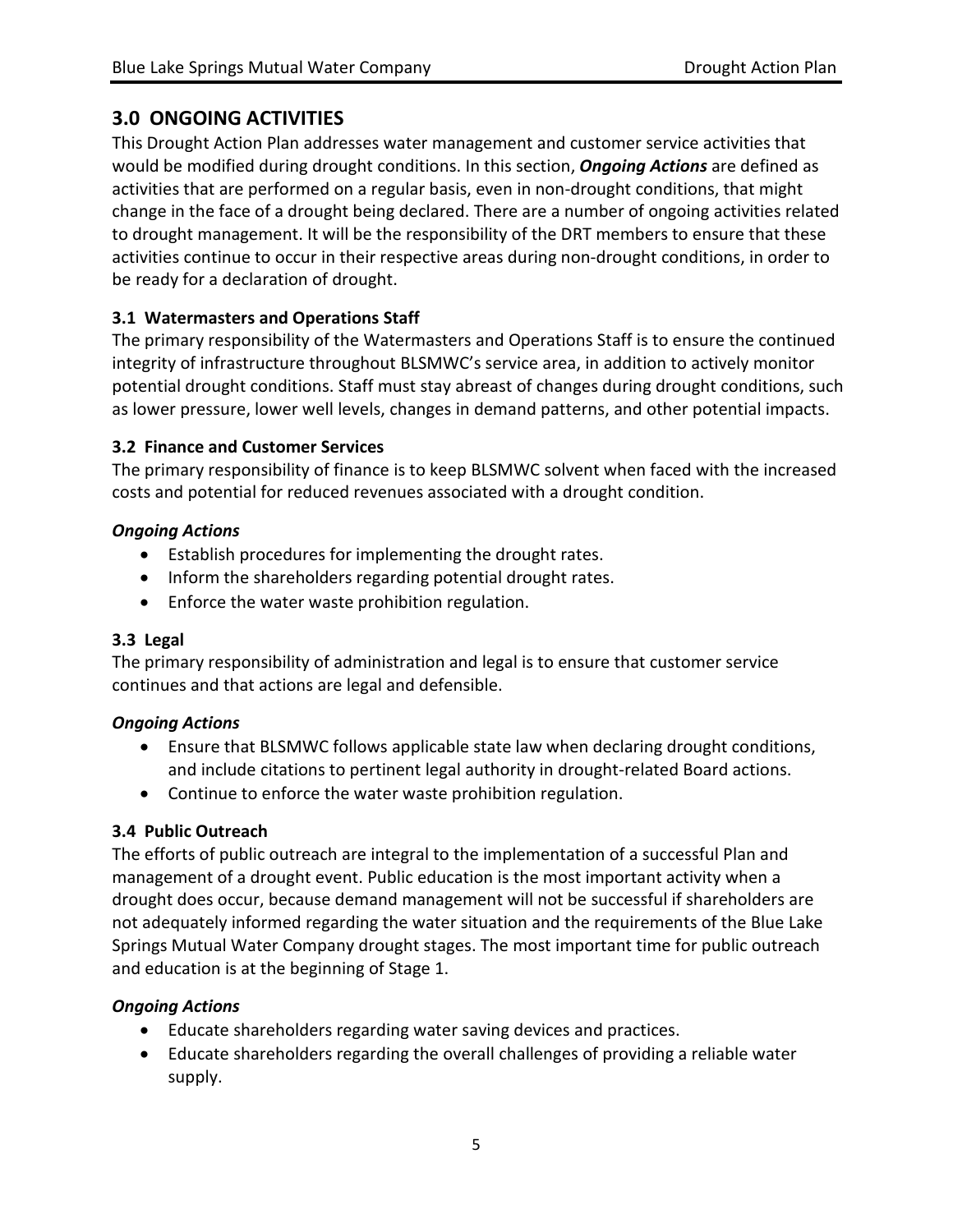#### **3.5 Water Efficiency**

Water efficiency should work closely with public outreach as the activities required to meet water supply constraints are usually through the implementation of water efficiency practices or devices. Because there are ongoing mandated activities, a drought event will increase the number of tasks for which Water Efficiency is responsible. Some of which are activities required of shareholders while some are simply guidelines for shareholders to help them save water.

#### *Ongoing Actions*

- Enforce the water waste prohibition regulations.
- Educate shareholders regarding drought stages through bill inserts or a printed message on the bill, an article on the website or email messages.
- Develop a webpage for "Drought Stage" information, including an easy to understand explanation of when a drought is called and when a drought has ended.

## **4.0 STAGE 1 – WATER ALERT**

Stage 1 is the initial stage where water supply conditions are only slightly restricted. This is a VOLUNTARY stage targeting up to a 10% demand reduction. The objectives in Stage 1 are to initiate shareholder awareness of the predicted water shortage and encourage conservation. Staff will implement an outreach program to educate customers regarding the status of BLSMWC's water supply and the predicted water shortage. This education should be done without alarming shareholders as there is not yet a true emergency.

#### **4.1 Watermasters and Operations Staff**

- Monitor water demands at the water treatment plant to assess the amount of water savings accomplished.
- Identify areas of low pressure, both present and projected, and communicate this to local fire protection agencies.

#### **4.2 Finance and Customer Services**

- Implement Stage 1 drought rates as approved by Board action on May 10, 2014.
- Implement a project code for use by all employees to track time and expenses for all drought-related activities.
- Identify baseline and target levels of water usage.
- Request assistance in programming and obtaining database information appropriate to the drought stage, shareholder requests, and cutback priorities.

#### **4.3 Legal**

- When determined appropriate by the General Manager of BLSMWC, prepare materials for the declaration of a water alert for approval by the Board of Directors, consistent with applicable state law.
- Track legislation relating to drought.

#### **4.4 Public Outreach**

• Create educational information regarding the stage of drought, what is expected from shareholders, and the consequences if demand reduction goals are not met.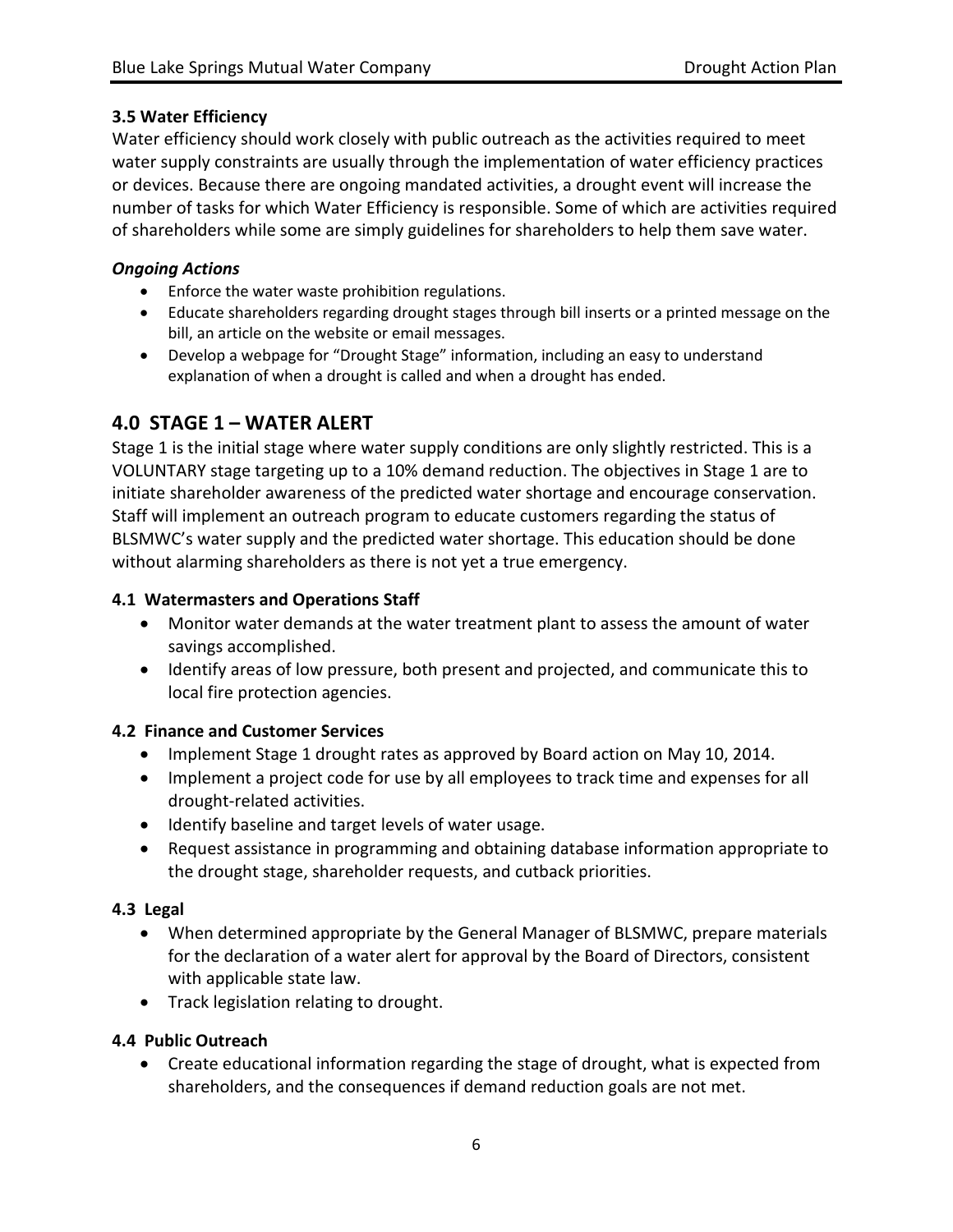- Ensure that shareholders are aware that drought conditions may worsen quickly, causing rapid progression through the drought stages.
- Ensure that the shareholders are aware of the water waste regulation and all associated penalties.
- Maintain drought information on the website and update throughout the drought.
- Use authorized email addresses and the "Blast Email" mass notification system as necessary to advise customers of water use restrictions or other drought alerts.

#### **4.5 Water Efficiency**

- Increase patrols for water waste and enforce Resolution No: 14-5-10 Adopt a Drought Action Plan passed by the Board of Directors on May 10, 2014 with the following actions:
- Encourage voluntary measures to decrease normal demand up to 10%.
- Voluntary restrictions on use.
	- Odd/Even outside watering. NO WATERING ON MONDAYS.
	- Odd/Even outside watering days implemented by addresses.
		- Even addresses water on Tuesday, Thursday and Saturday.
		- **Odd addresses water on Wednesday, Friday and Sunday.**
- NO outside watering between the hours of 10am and 6pm.
- MANDATORY NO WATERING OF FOREST TREES (BARK BEETLES).
- Implementation of Failure to Comply / Fines
	- First reported failure to comply with Resolution No: 14-5-10 Issue a written warning notice of the water waste violation and request that action be taken to stop the waste.
	- Second reported failure to comply with Resolution No: 14-5-10 Issue a second written notice and levy a fine on the violator's water bill of \$100
	- Third reported failure to comply with Resolution No: 14-5-10 Issue a third written notice and levy a fine on the violator's water bill of \$1,000.
- Increase educational efforts regarding water efficiency practices.

## **5.0 STAGE 2 – WATER WARNING**

Drought Stage 2 action items are intended to increase shareholder understanding of worsening water supply conditions, enforce mandatory conservations measures and implement water use reduction measures to decrease "normal" demand by 20%. Stage 2 activities include a continuation of activities described under Stage 1 and new actions. The major emphasis by shareholder outreach and customer service is to elevate customer awareness of the supply situation and encourage continued savings to achieve the 20% demand reduction goal.

#### **5.1 Watermasters and Operations Staff**

• Assess the fiscal consequences and present need for a larger drought management staff, particularly of temporary workers.

#### **5.2 Finance and Customer Services**

• Consider adding customer service representatives to help with answering phones,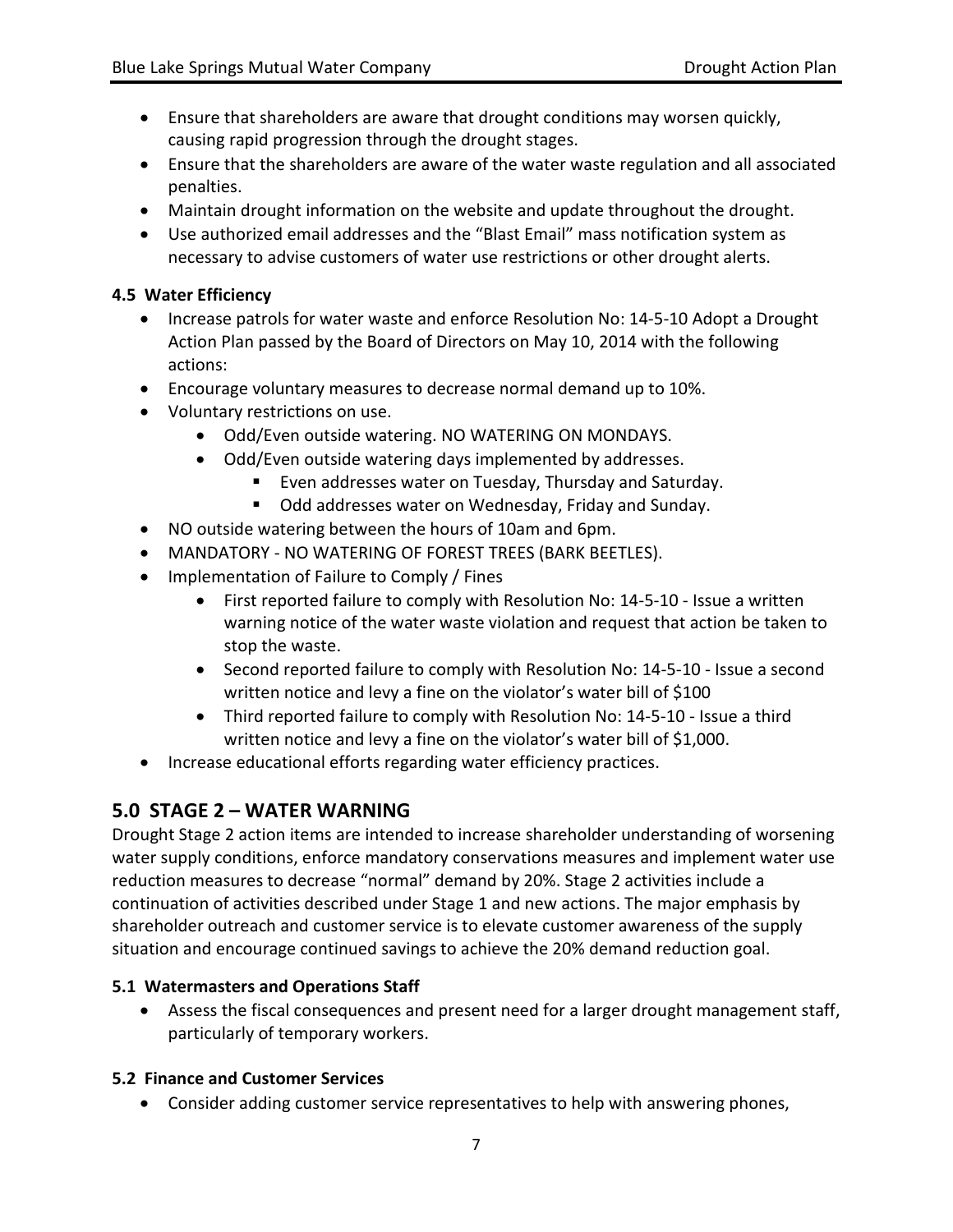assisting in customer questions regarding drought restrictions, and possibly extending hours later into the evening.

#### **5.3 Legal**

• When determined appropriate by the General Manager, prepare materials for the declaration of a water warning for approval by the Board of Directors, consistent with applicable state law.

#### **5.4 Public Outreach**

- Increase public understanding of worsening water supply conditions and enforce mandatory conservation measures.
- Work to spread the word about drought and fire danger.
- Continue to update the Drought Stage website.
- Use authorized email addresses and the "Blast Email" mass notification system as necessary to advise customers of water use restrictions or other drought alerts.

#### **5.5 Water Efficiency**

- Enforce mandatory measures and implement water rationing to decrease "normal" demand by 20%.
- MANDATORY restrictions on use.
	- Odd/Even outside watering. NO WATERING ON MONDAYS.
	- Odd/Even outside watering days implemented by addresses.
		- Even addresses water on Tuesday, Thursday and Saturday.
		- Odd addresses water on Wednesday, Friday and Sunday.
- NO outside watering between the hours of 10am and 6pm.
- Fines remain the same as in Stage 1. Restrictors added to non-compliant shareholders.

## **6.0 STAGE 3 – WATER CRISIS**

The objective of Drought Stage 3 actions are to reduce water demand by 50% through effective and consistent public outreach, enforce extensive restrictions of water use and implement water rationing. Protection of water supply for public health and safety purposes is the primary objective during Stage 3 drought conditions. This stage of drought will require much more staff time for policy enforcement with the shareholders. Because of the mandatory restrictions, Emergency Management Agency (EMA) notification is required and shareholder outreach and education will be the key in achieving the water savings goal.

#### **6.1 Watermasters and Operations Staff**

- As needed, implement and monitor emergency water distribution.
- Staff should consider the escalation of emergency management at the beginning of this stage.
- Contact the County's EMA regarding fire protection directives that are being implemented within the county. Remain alert to fire danger and water pressure considerations.

#### **6.2 Finance and Customer Services**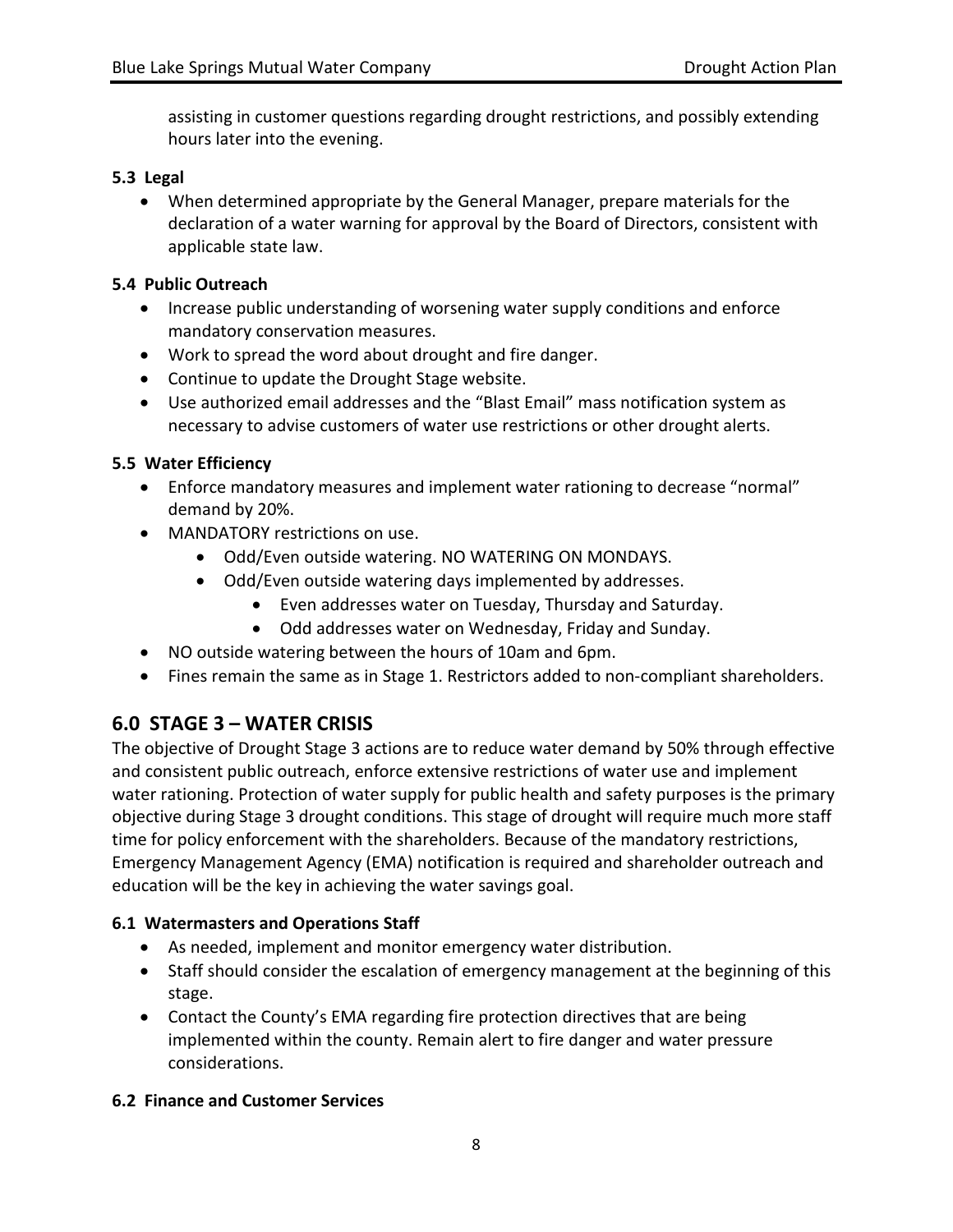• Continue to monitor fiscal consequences in this drought stage.

#### **6.3 Legal**

• When determined appropriate by the General Manager, prepare materials for the declaration of a water crisis for approval by the Board of Directors, consistent with applicable state law.

#### **6.4 Public Outreach**

• Use authorized email addresses and the "Blast Email" mass notification system as necessary to advise customers of water use restrictions or other drought alerts.

#### **6.5 Water Efficiency**

- Enforce extensive restrictions on water use and implement water rationing to decrease demand by 50% of "normal" demand.
- Fines are DOUBLE the Stage 1 fines. Restrictors added to non-compliant shareholders.
- NO OUTSIDE WATERING ALLOWED

## **7.0 POST-DROUGHT ACTIONS**

#### **7.1 End of a Drought**

Coming out of a drought can occur quickly or slowly, depending on the weather and the storage accumulated with any precipitation. It is very important to make clear to the public that one good storm will not reverse weeks or months of dry weather. The conditions that end a drought usually occur over time. Precipitation that occurs during the deepest of droughts can potentially put BLSMWC in a less severe stage of drought. If this occurs, and the DRT determines the present situation and probable future indicates a lessening of the drought, staff may recommend reducing the drought stage to the previous stage.

In the event that the drought severity lessens, it must be made explicitly clear to the shareholders which stage BLSMWC has moved to, why the change was made, and what the measurements are based upon. Effective public education will minimize conflicts with regard to fines for mandatory cutbacks, and for health and safety concerns. In addition, a lessening of drought severity must be communicated clearly to all staff, especially those with regular public interaction.

Declaring the end of a drought depends in large upon the judgement of staff. While this Drought Action Plan serves as a blueprint for actions in each stage of drought, it is not a rigid prescription for when and how to call a drought, or what actions to take in response. Those decisions must be made by informed and experienced staff, based upon the situation at the time, and approved by the Board of Directors.

#### **7.2 Lessons Learned**

When a drought is completely over, and operations are back to normal, it is important to review what worked, what did not work, and how the overall drought response can be improved. The first step must be an examination of the stages, objectives, and response